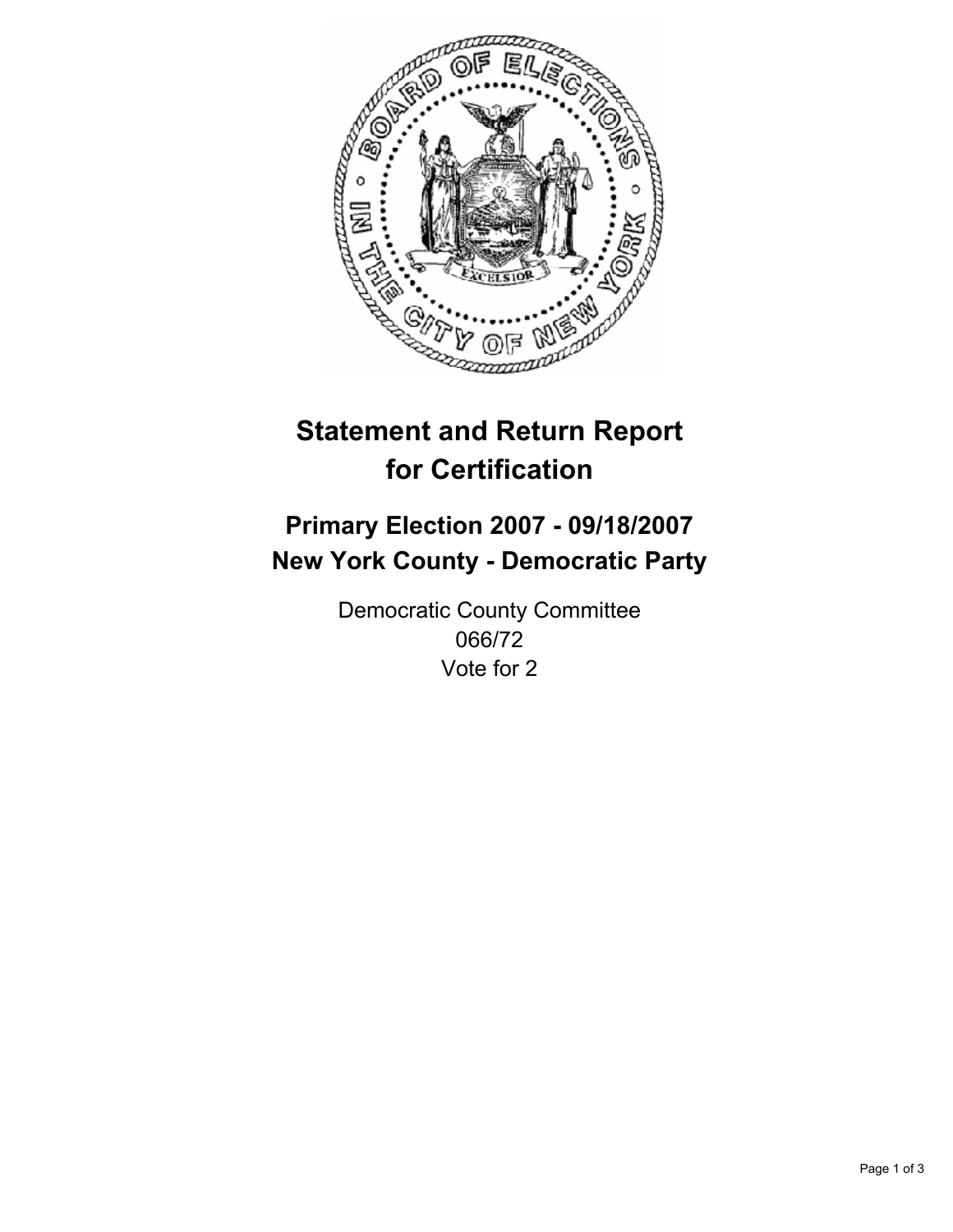

### **Assembly District 72**

| <b>EMERGENCY</b>       |    |
|------------------------|----|
| ABSENTEE/MILITARY      |    |
| AFFIDAVIT              |    |
| JOHN BRIAN MURTAUGH    | 23 |
| <b>MIGUEL ESTRELLA</b> | 13 |
| <b>GIOVANNI PUELLO</b> |    |
| <b>Total Votes</b>     | 43 |